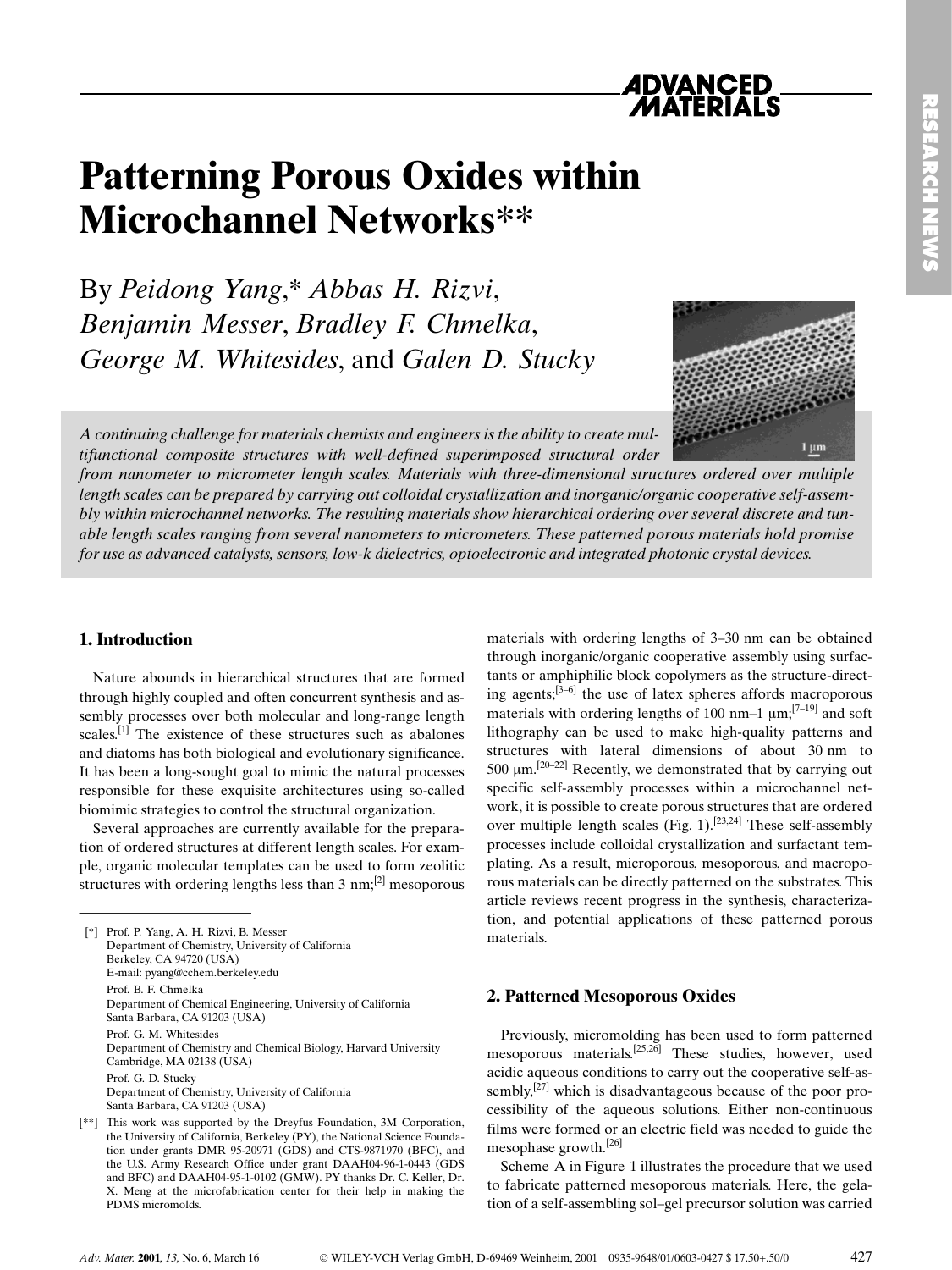

Fig. 1. Schematic diagrams of the fabrication process for patterning A) mesoporous/microporous and B) macroporous oxides on a substrate.

out in the microchannels formed between a poly(dimethylsiloxane) (PDMS) mold and a substrate.<sup>[20]</sup> The precursor solution has the same composition as used in the preparation of mesoporous silica films,  $[4,28]$  and is a homogeneous mixture of poly(ethyleneoxide)-b-poly(propyleneoxide)-b-poly(ethyleneoxide)  $(EO<sub>n</sub>PO<sub>m</sub>EO<sub>n</sub>)$ , tetraethylorthoxysilicane, ethanol, HCl, and  $H_2O$ . When the block copolymer Pluronic F-127  $(EO<sub>106</sub>PO<sub>70</sub>EO<sub>106</sub>)$  is used as the structure-directing species, a cubic mesophase results, while a hexagonal mesophase is obtained when Pluronic P-123 ( $EO_{20}PO_{70}EO_{20}$ ) is used.<sup>[28]</sup> The area of the patterned surface was typically  $1-5$  cm<sup>2</sup> with molded feature sizes in the micrometer size range. After removing the mold, the patterned material was calcined at  $400\degree$ C in air for 5 h to remove the amphiphilic block copolymer species and thereby produce patterned mesoscopically ordered porous solids.[23] Recently, zeolite nanocrystals were used to fill the microchannels and to form patterned microporous solids.[29]

Figure 2 shows several representative scanning electron microscopy (SEM) images of the patterned mesoporous materials. The structural ordering observed at the micrometer level is imparted by the microchannel network, while the mesoscopic ordering results from the self-assembly of the sol-gel block copolymer/inorganic solution. Both continuous (Fig. 2A) and isolated (Fig. 2B, formed by micromolding process[23]) features can be produced. Mesoscopic ordering in these materials is characterized by low-angle X-ray diffraction and transmission electron microscopy (TEM) studies.<sup>[28]</sup> The material shown in Figure 2A is hexagonal mesoporous silica (cell parameter  $a \sim 10.5$  nm), while that in Figure 2B is cubic mesoporous silica (cell parameter  $a \sim 11$  nm). The smallest line feature we have obtained with this process is about 100 nm. This hierarchical ordering process can be further extended to the preparation of other patterned mesoporous metal oxides, such as  $TiO<sub>2</sub>$ , using sol-gel mesophase self-assembly chemistry.<sup>[5]</sup>



Fig. 2. A) SEM image of patterned continuous mesoporous silica, B) optical image of patterned isolated mesoporous silica, C) SEM image of patterned mesostructured silica waveguides. Reprinted with permission from Science, Copyright 1998, American Association for the Advancement of Science.

Combining the patterning capabilities of and the high porosities achievable  $(-70\%)^{[28]}$  for such mesoporous silica structures, they are extremely promising for use in low-dielectric materials related to the miniaturization of electronic circuits and devices. In addition, these patterned mesoporous silica can be potentially used as waveguides and sensor arrays.<sup>[24,30]</sup> For example, when mesostructured silica (Fig. 2C, hexagonal mesophase without calcination) was patterned on a mesoporous silica thin film, waveguiding can be enabled due to the low-refractive-index mesoporous  $SiO<sub>2</sub>$  thin film support. Figure 3A shows a typical input and output beam profile for a half-millimeter-long waveguide array. No scattering is visible along the waveguides, indicating high smoothness of the surfaces.

When doped with rhodamine 6G, these waveguides exhibited an amplified spontaneous emission, with low thresholds of  $10-25$  kW cm<sup>-2</sup>. These thresholds are an order of magnitude lower than has been reported for sol-gel glass waveguides.<sup>[31]</sup> This is attributed to the ability to incorporate the luminescencing species within the high surface area ordered mesopores of the waveguides, which results in a homogeneous dye distribution that maintains high dispersion and isolation of the individual dye molecules at relatively high dye concentrations. The gain-narrowed emission (577 nm) is from the end of the waveguides and directed parallel to their axes. Figure 3B shows an optical image of the axial output beams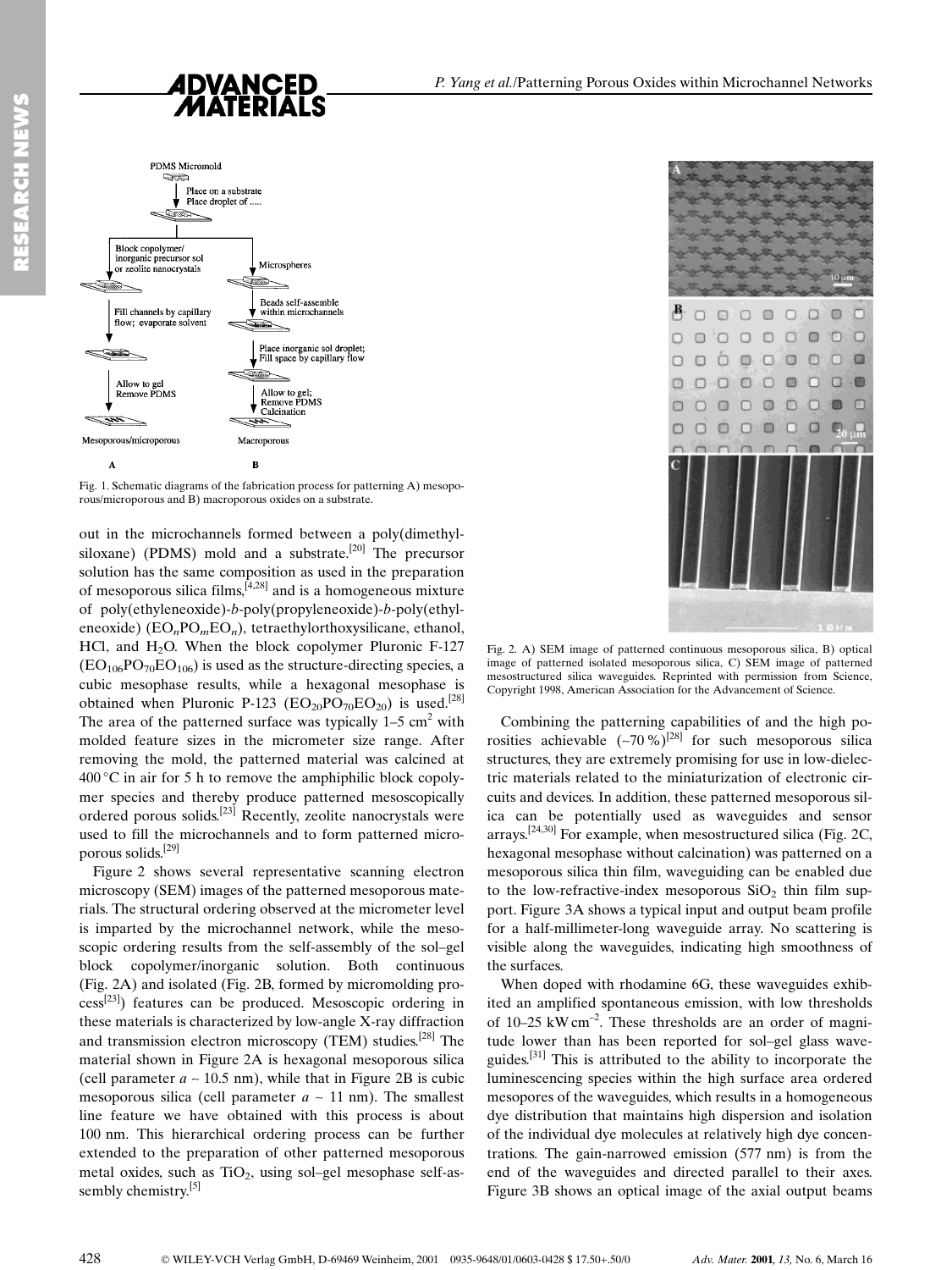



Fig. 3. A) Optical image demonstrating the waveguiding capability of the patterned mesostructured silica composite arrays. The inset shows the single-mode optical fiber used to couple light into an individual waveguide. Each waveguide has a width of 2.4 µm. B) Optical image of the axial output beams (amplified spontaneous emission) recorded using a CCD camera. Reprinted with permission from Science, Copyright 2000, American Association for the Advancement of Science.

recorded using a charge coupled device (CCD) camera when the patterned mesostructured lines (Fig. 2C) were pumped with a Nd:YAG laser (532 nm) above the threshold power density.[24] These highly processible, self-assembling mesostructured hosts offer great potential for the one-step fabrication of microlaser arrays and components for integrated optical circuits and microanalytical applications.

More recently, researchers at Sandia National Laboratories successfully combined silica-surfactant self-assembly with three rapid printing procedures-pen lithography, ink-jet printing, and dip-coating of patterned self-assembled monolayers-to form functional, hierarchically organized structures in seconds.[32] This high speed fabrication process may prove useful for directly writing sensor arrays and fluidic or photonic systems.

## 3. Patterned Macroporous Oxides

Ordered macroporous materials with pore sizes in the sub-micrometer range have attracted much interest recently because of their potential application in fields such as catalysis, separation, and photonics. Macroporous oxides,<sup>[7-11]</sup> semiconductors,<sup>[12]</sup> metals,<sup>[13-15]</sup> as well as polymers<sup>[16-19]</sup> with welldefined pore sizes in the sub-micrometer regime have been successfully synthesized. In order to fabricate these macroporous materials into useful photonic devices, such as waveguide channels for microscopic light-manipulating purposes, it is important to be able to pattern these photonic crystals into two-dimensional arrays/circuits on the substrate.[33] Current methodologies for patterning photonic crystals involve electron-beam lithography/anisotropic etching,[34±37] two-photon polymerization,<sup>[38]</sup> or holographic lithography,<sup>[39]</sup> all of which require elaborate equipment and complex procedures. Patterning macroporous photonic crystals within microchannel networks apparently represents a simple alternative approach.

The fabrication process is similar to that used for patterning mesoporous oxides except that colloidal crystallization within the microchannel networks is involved (Scheme B in Fig. 1). Generally, polymer or silica spheres with diameters of 200– 2000 nm can be readily assembled and packed into a closepacked lattice within microchannels with depths and widths of 4±10 lm. Figure 4A shows an SEM image of such patterned polystyrene sphere arrays on a silicon substrate. A drop of inorganic precursor solution was then placed at the same end



Fig. 4. A) SEM image of a 0.6 µm polystyrene sphere lattice, self-assembled within microchannel arrays. The channels have a width of 8  $\mu$ m and a depth of 4.5  $\mu$ m. B) SEM images of patterned macroporous silica, templated by 0.92  $\mu$ m polystyrene spheres within microchannels. The channels have a depth of 6.5 µm and a width of 6  $\mu$ m. The samples are tilted by 50°. C) SEM image of patterned macroporous titania, templated by 0.67 µm polystyrene spheres.

of the mold and imbibed into the latex-sphere-filled microchannels by capillary actions. Various precursors have been tested in our experiments, including tetraethoxysilane in ethanol, titanium(diisopropoxide) bis(2,4-pentanedianate) in isopropanol, and a prepolymer solution for PbTiO<sub>3</sub>. Upon calcination, patterned macroporous structures with condensed silica, anatase  $TiO<sub>2</sub>$  and  $PbTiO<sub>3</sub>$  framework are obtained. With the recent synthesis of macroporous Si and Ge using chemical vapor deposition,  $\left[13,14\right]$  it will soon be possible to pattern them on substrates using patterned silica-sphere lattices as templates.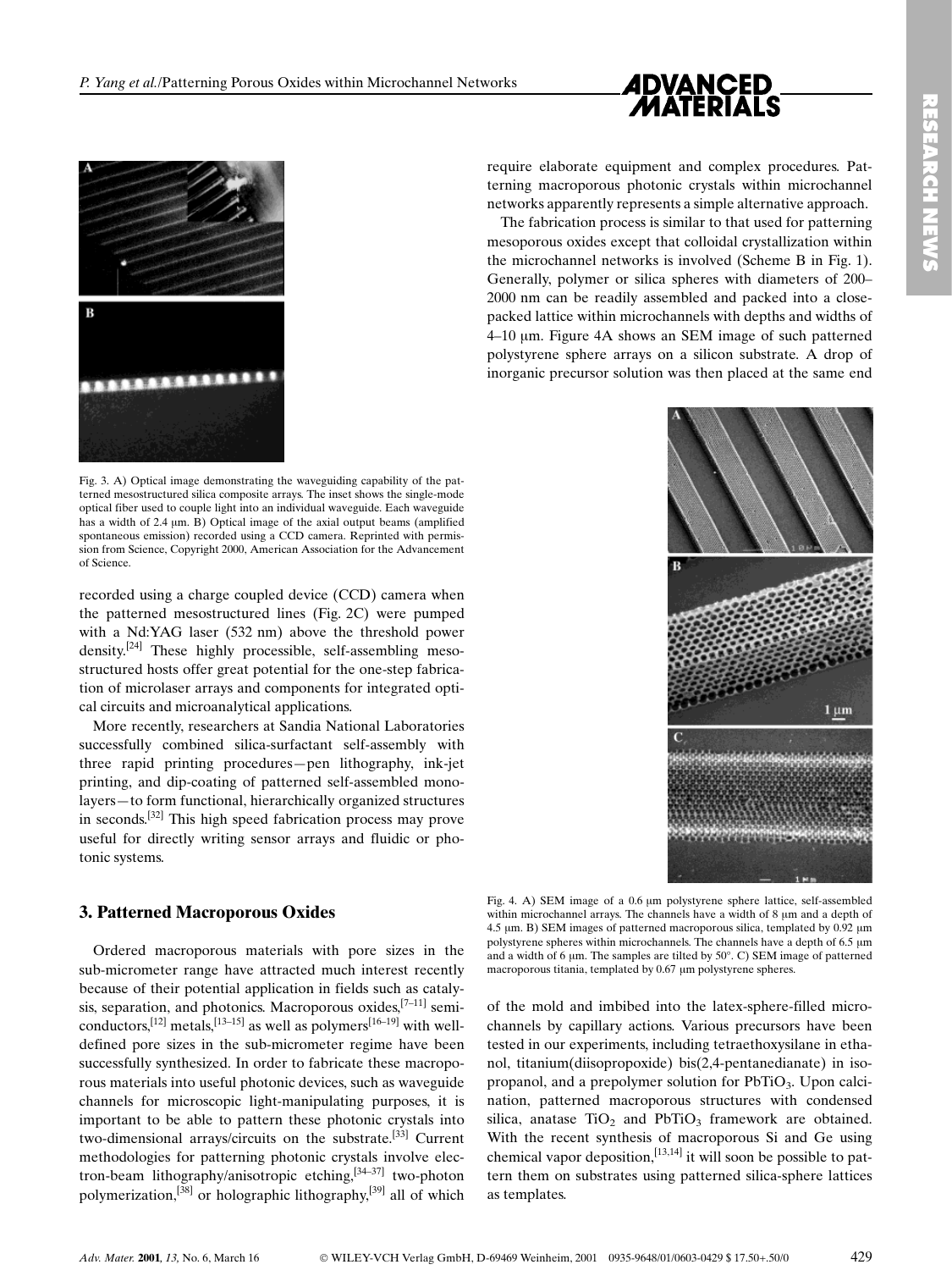

This capability of patterning macroporous materials with high refractive indexes (e.g.,  $TiO<sub>2</sub>$ ,  $PbTiO<sub>3</sub>$ ,  $Si$ ,  $Ge$ ) may represent a viable way to fabricating single domain photonic crystals, three-dimensional photonic crystal devices or even circuits. Figures 4B and C show SEM images for patterned macroporous silica and titania structures. Overall, the orientation and large area single domain crystallinity of the template were replicated with high fidelity. The process can be readily applied to micromolds with depth profiles up to  $10 \mu m$ . High depth profile is necessary in order to pack a sufficient number of macropore unit cells within the channel to enable multiple photon scattering at the interface. It is further possible to control the orientation of the patterned macroporous oxides<sup>[40]</sup> by exploring different edge and confinement effects during the colloidal organization within a confined geometry. $[41-44]$ This orientation control is critical for the eventual realization of the macroporous photonic crystal devices on substrates.

When a block copolymer/inorganic precursor sol was used in Scheme B of Figure 1, mesoporosity could be introduced into the framework of the macroporous structure. The final materials exhibited a hierarchical ordering with discrete characteristic length scales of 10, 100, and 1000 nm. Figures 5A and B show typical SEM images for these ordered structures. Microchannel templating results in high-quality surface patterns with micron size dimensions (Fig. 5A); the patterned



Fig. 5. A,B) SEM images, at different magnifications, of hierarchically ordered mesoporous silica possessing organization over three discrete, characteristic dimensions. C) TEM image of the same sample, showing that the framework of the macroporous skeleton is made up of ordered cubic mesoporous silica with an ordering length of ~11 nm. Reprinted with permission from Science, Copyright 1998, American Association for the Advancement of Science.

features themselves are made of inorganic oxide solids, organized to form highly ordered macropores that have been templated by close-packed arrays of the polystyrene spheres (Fig. 5B). The different packing sequences observed in the larger triangular and the smaller bridge areas are direct results of the confinement effect during the geometrically confined colloidal crystallization.<sup>[21,45]</sup> In addition, the inorganic oxide (silica, in this case) framework of the macroporous structure itself is made up of mesoscopically ordered cubic arrays of cages with characteristic dimensions of ~11 nm as established by the Pluronic F-127 block copolymer. Figure 5C shows a typical TEM image recorded for the same hierarchically ordered silica. The ordered macroporous structure  $(-100 \text{ nm})$  can be seen in these images, along with the silica framework consisting of ordered cubic arrays of mesopores (~11 nm). This structural ordering at multiple length scales within one material is reminiscent of those in living systems.<sup>[1]</sup>

## 4. Conclusions

Microchannel networks have been used as confined space for patterning microporous, mesoporous, and macroporous materials of various compositions. The respective ordering structures and functionalities can be independently modified by choosing different mold patterns, microspheres, dopants, block copolymers, and inorganic precursors, although the defect control of the obtained structures is yet to be demonstrated. These patterned porous materials hold promises for their use as advanced catalysts, sensors, low-k dielectrics, optoelectronic, and integrated photonic-crystal devices. Microchannel networks h<br>for patterning microporous<br>materials of various comp<br>structures and functionalitie<br>by choosing different mold<br>block copolymers, and in<br>defect control of the obtain<br>strated. These patterned po<br>their

- [2] X. Bu, P. Feng, G. D. Stucky, Science 1997, 278, 2080.
- [3] C. T. Kresge, M. E. Leonowicz, W. J. Roth, J. C. Vartuli, J. S. Beck, Nature 1992, 359, 710.
- [4] D. Zhao, J. Feng, Q. Huo, B. F. Chmelka, G. D. Stucky, Science 1998, 279, 548.
- [5] P. Yang, D. Zhao, D. I. Margolese, B. F. Chmelka, G. D. Stucky, Nature 1998, 396, 152.
- [6] A. Firouzi, D. J. Schaefer, S. H. Tolbert, G. D. Stucky, B. F. Chmelka, J. Am. Chem. Soc. 1997, 119, 9466.
- O. D. Velev, T. A. Jede, R. F. Lobo, A. M. Lenhoff, Nature 1997, 389, 447.
- [8] B. T. Holland, C. F. Blanford, A. Stein, Science 1998, 281, 538.
- [9] J. E. G. J. Wijnhoven, W. L. Vos, Science 1998, 281, 802.
- [10] A. Imhof, D. J. Pine, Nature 1997, 389, 948.
- [11] G. Subramania, K. Constant, R. Biswas, M. M. Sigalas, K. M. Ho, Appl. Phys. Lett. 1999, 74, 3933.
- [12] Y. V. Vlasov, N. Yao, D. J. Norris, Adv. Mater. 1999, 11, 165.
- [13] A. Blanco, E. Chomski, S. Grabtchak, M. Lbisate, S. John, S. W. Leonard, C. Lopez, F. Meseguer, H. Miguez, J. Mondia, G. O. Ozin, O. T. Toader, H. M. van Driel, Nature 2000, 405, 437.
- [14] H. Miguez, F. Meseguer, C. Lopez, M. Holgado, G. Andreasen, A. Mifsud, V. Fornes, Langmuir 2000, 16, 4405.
- [15] A. A. Zakhidov, R. H. Baughman, Z. Iqbal, C. X. Cui, I. Khayrullin, S. O. Dantas, I. Marti, V. G. Ralchenko, Science 1998, 282, 897.
- [16] S. H. Park, Y. Xia, Adv. Mater. 1998, 10, 1045.
- [17] H. Yan, C. F. Blanford, B. T. Holland, M. Parent, W. H. Smyrl, A. Stein, Adv. Mater. 1999, 11, 1003.
- [18] P. Jiang, J. Cizeron, J. F. Bertone, V. L. Colvin, *J. Am. Chem. Soc.* 1999, 121, 7957.
- [19] S. A. Johnson, P. J. Ollivier, T. E. Mallouk, Science 1999, 283, 963.

<sup>[1]</sup> I. A. Aksay, M. Trau, S. Manne, I. Honma, N. Yao, L. Zhou, P. Fenter, P. M. Eisenberger, S. M. Gruner, Science 1996, 273, 892.